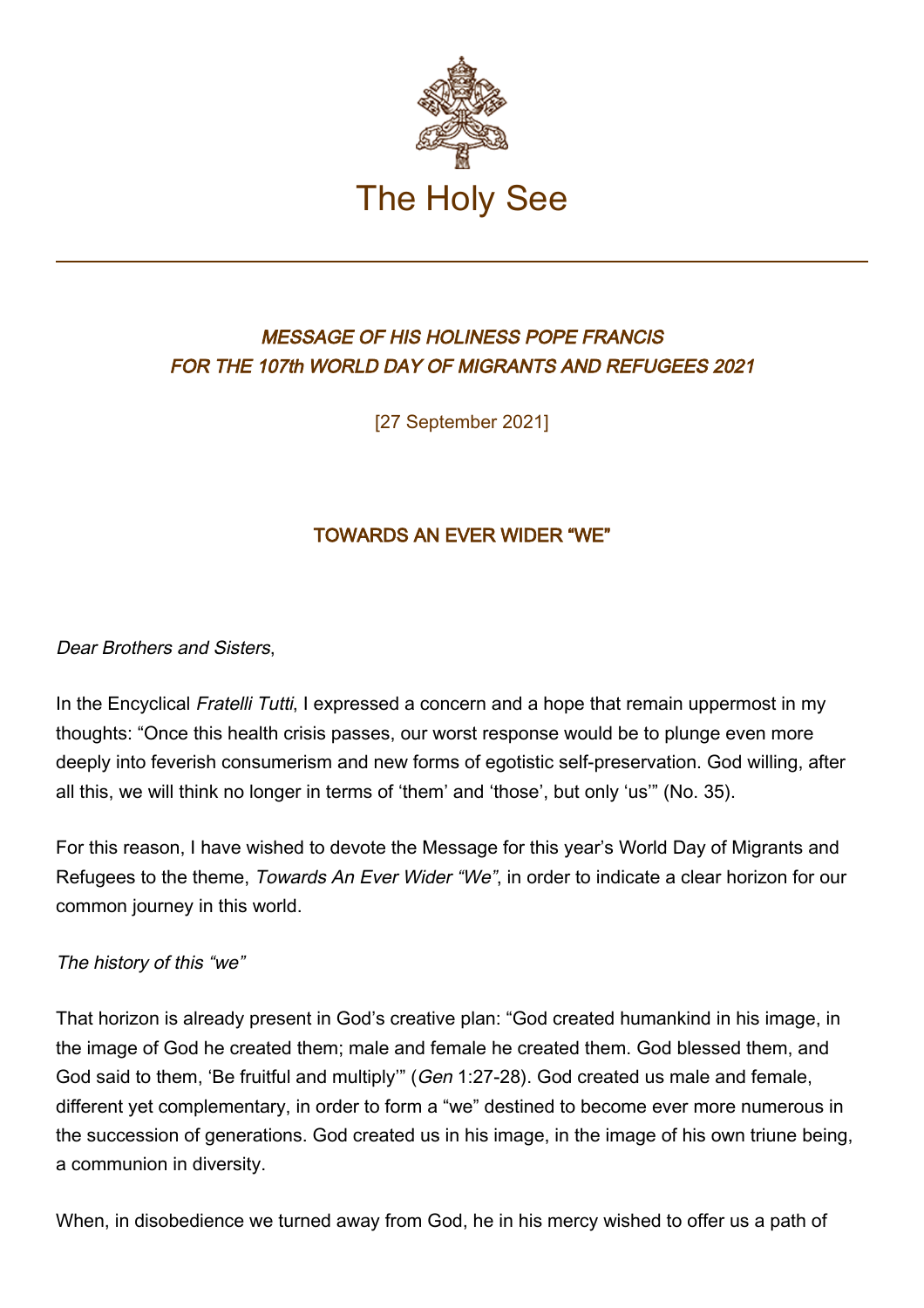reconciliation, not as individuals but as a people, a "we", meant to embrace the entire human family, without exception: "See, the home of God is among mortals. He will dwell with them; they will be his peoples, and God himself will be with them" (Rev 21:3).

Salvation history thus has a "we" in its beginning and a "we" at its end, and at its centre the mystery of Christ, who died and rose so "that they may all be one"  $(Jn 17:21)$ . The present time, however, shows that this "we" willed by God is broken and fragmented, wounded and disfigured. This becomes all the more evident in moments of great crisis, as is the case with the current pandemic. Our "we", both in the wider world and within the Church, is crumbling and cracking due to myopic and aggressive forms of nationalism (cf. [Fratelli Tutti](http://www.vatican.va/content/francesco/en/encyclicals/documents/papa-francesco_20201003_enciclica-fratelli-tutti.html), 11) and radical individualism (cf. [ibid.](http://www.vatican.va/content/francesco/en/encyclicals/documents/papa-francesco_20201003_enciclica-fratelli-tutti.html#105), 105). And the highest price is being paid by those who most easily become viewed as *others*: foreigners, migrants, the marginalized, those living on the existential peripheries.

The truth however is that we are all in the same boat and called to work together so that there will be no more walls that separate us, no longer *others*, but only a single "we", encompassing all of humanity. Thus I would like to use this World Day to address a twofold appeal, first to the Catholic faithful and then all the men and women of our world, to advance together towards an ever wider "we".

### A Church that is more and more "catholic"

For the members of the Catholic Church, this appeal entails a commitment to becoming ever more faithful to our being "catholic", as Saint Paul reminded the community in Ephesus: "There is one body and one Spirit, just as you were called to the one hope of your calling, one Lord, one faith, one baptism" (Eph 4:4-5).

Indeed the Church's catholicity, her universality, must be embraced and expressed in every age, according to the will and grace of the Lord who promised to be with us always, until the end of the age (cf. Mt 28:20). The Holy Spirit enables us to embrace everyone, to build communion in diversity, to unify differences without imposing a depersonalized uniformity. In encountering the diversity of foreigners, migrants and refugees, and in the intercultural dialogue that can emerge from this encounter, we have an opportunity to grow as Church and to enrich one another. All the baptized, wherever they find themselves, are by right members of both their local ecclesial community and the one Church, dwellers in one home and part of one family.

The Catholic faithful are called to work together, each in the midst of his or her own community, to make the Church become ever more inclusive as she carries out the mission entrusted to the Apostles by Jesus Christ: "As you go, proclaim the good news, 'The kingdom of heaven has come near.' Cure the sick, raise the dead, cleanse the lepers, cast out demons. You received without payment; give without payment" (Mt 10:7-8).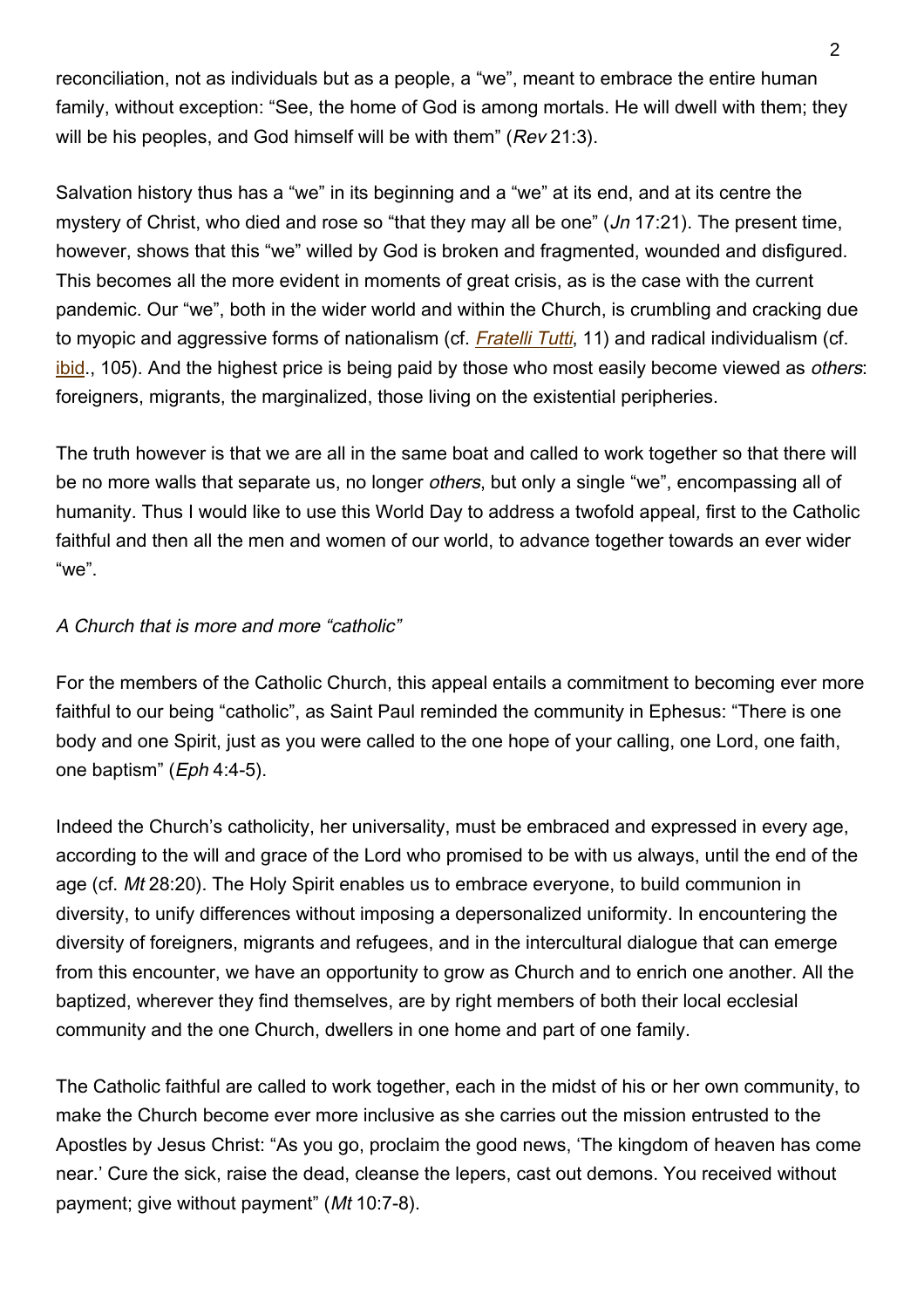In our day, the Church is called to go out into the streets of every existential periphery in order to heal wounds and to seek out the straying, without prejudice or fear, without proselytising, but ready to widen her tent to embrace everyone. Among those dwelling in those existential peripheries, we find many migrants and refugees, displaced persons and victims of trafficking, to whom the Lord wants his love to be manifested and his salvation preached. "The current influx of migrants can be seen as a new "frontier" for mission, a privileged opportunity to proclaim Jesus Christ and the Gospel message at home, and to bear concrete witness to the Christian faith in a spirit of charity and profound esteem for other religious communities. The encounter with migrants and refugees of other denominations and religions represents a fertile ground for the growth of open and enriching ecumenical and interreligious dialogue" ([Address to the National Directors of](http://www.vatican.va/content/francesco/en/speeches/2017/september/documents/papa-francesco_20170922_direttori-pastoralimigranti.html) [Pastoral Care for Migrants](http://www.vatican.va/content/francesco/en/speeches/2017/september/documents/papa-francesco_20170922_direttori-pastoralimigranti.html), 22 September 2017).

### An ever more inclusive world

I also make this appeal to journey together towards an ever wider "we" to all men and women, for the sake of renewing the human family, building together a future of justice and peace, and ensuring that no one is left behind.

Our societies will have a "colourful" future, enriched by diversity and by cultural exchanges. Consequently, we must even now learn to live together in harmony and peace. I am always touched by the scene in the Acts of the Apostles when, on the day of the Church's "baptism" at Pentecost, immediately after the descent of the Holy Spirit, the people of Jerusalem hear the proclamation of salvation: "We… Parthians, Medes, Elamites, and residents of Mesopotamia, Judea and Cappadocia, Pontus and Asia, Phrygia and Pamphylia, Egypt and the parts of Libya belonging to Cyrene, and visitors from Rome, both Jews and proselytes, Cretans and Arabs – in our own languages we hear them speaking about God's deeds of power" (2:9-11).

This is the ideal of the new Jerusalem (cf. Is 60; Rev 21:3), where all peoples are united in peace and harmony, celebrating the goodness of God and the wonders of creation. To achieve this ideal, however, we must make every effort to break down the walls that separate us and, in acknowledging our profound interconnection, build bridges that foster a culture of encounter. Today's migration movements offer an opportunity for us to overcome our fears and let ourselves be enriched by the diversity of each person's gifts. Then, if we so desire, we can transform borders into privileged places of encounter, where the miracle of an ever wider "we" can come about.

I invite all men and women in our world to make good use of the gifts that the Lord has entrusted to us to preserve and make his creation even more beautiful. "A nobleman went to a distant country to get royal power for himself and then return. He summoned ten of his slaves, and gave them ten pounds, and said to them, 'Do business with these until I come back'" (Lk 19:12-13). The Lord will also demand of us an account of our work! In order to ensure the proper care of our common home, we must become a "we" that is ever wider and more co-responsible, in the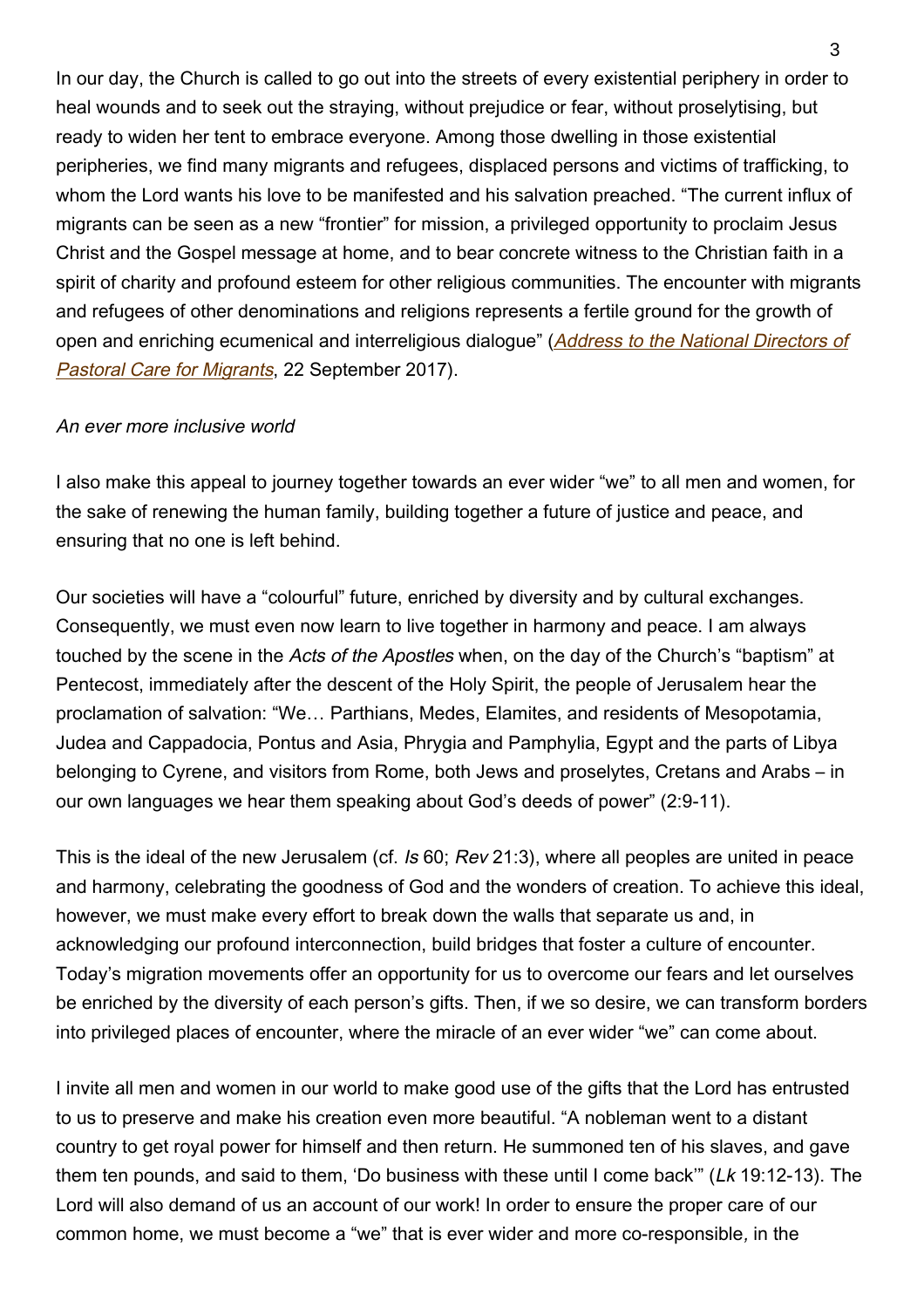profound conviction that whatever good is done in our world is done for present and future generations. Ours must be a personal and collective commitment that cares for all our brothers and sisters who continue to suffer, even as we work towards a more sustainable, balanced and inclusive development. A commitment that makes no distinction between natives and foreigners, between residents and guests, since it is a matter of a treasure we hold in common, from whose care and benefits no one should be excluded.

### The dream begins

The prophet Joel predicted that the messianic future would be a time of dreams and visions inspired by the Spirit: "I will pour out my spirit on all flesh; your sons and your daughters shall prophesy, your old men shall dream dreams, and your young men shall see visions" (Joel 2:28). We are called to dream together, fearlessly, as a single human family, as companions on the same journey, as sons and daughters of the same earth that is our common home, sisters and brothers all (cf. [Fratelli Tutti](http://www.vatican.va/content/francesco/en/encyclicals/documents/papa-francesco_20201003_enciclica-fratelli-tutti.html#8), 8).

### Prayer

Holy, beloved Father, your Son Jesus taught us that there is great rejoicing in heaven whenever someone lost is found, whenever someone excluded, rejected or discarded is gathered into our "we", which thus becomes ever wider.

We ask you to grant the followers of Jesus, and all people of good will, the grace to do your will on earth. Bless each act of welcome and outreach that draws those in exile into the "we" of community and of the Church, so that our earth may truly become what you yourself created it to be: the common home of all our brothers and sisters. Amen.

Rome, Saint John Lateran, 3 May 2021 Feast of Saints Philip and James, Apostles